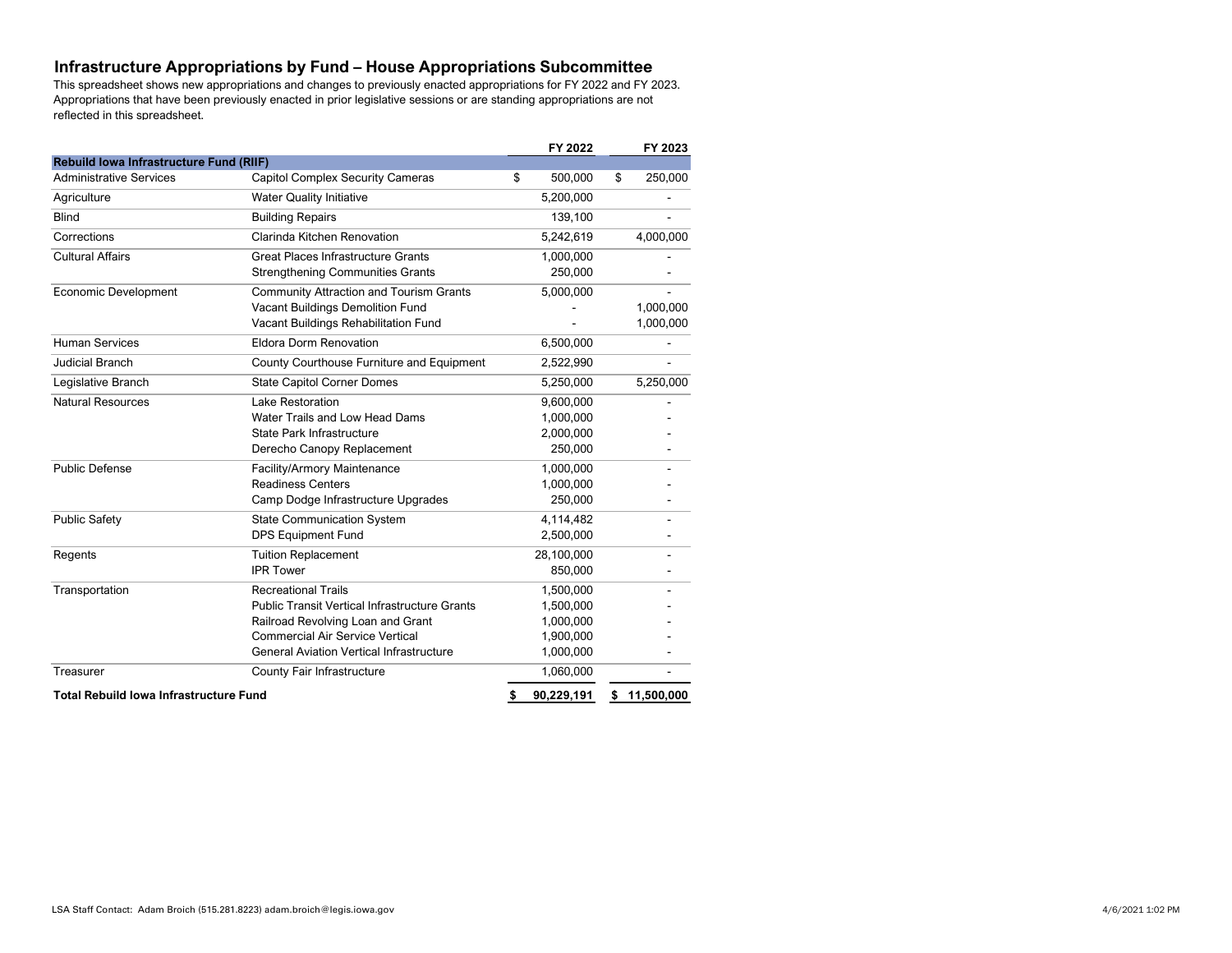### **Infrastructure Appropriations by Fund – House Appropriations Subcommittee**

This spreadsheet shows new appropriations and changes to previously enacted appropriations for FY 2022 and FY 2023. Appropriations that have been previously enacted in prior legislative sessions or are standing appropriations are not reflected in this spreadsheet.

|                                           |                                             |    | FY 2022     | FY 2023          |
|-------------------------------------------|---------------------------------------------|----|-------------|------------------|
| <b>Technology Reinvestment Fund (TRF)</b> |                                             |    |             |                  |
| <b>Chief Information Officer</b>          | Workday                                     | \$ | 17,000,000  |                  |
| Department of Corrections                 | State Storage Area Network                  |    | 210,000     |                  |
| Education                                 | Statewide Education Data Warehouse          |    | 600.000     |                  |
|                                           | ICN Part III Maintenance/Leases             |    | 2,727,000   |                  |
|                                           | <b>IPBS Equipment Replacement</b>           |    | 1,998,600   |                  |
| <b>Ethics and Campaign Disclosure</b>     | <b>Candidate Reporting System</b>           |    | 500.000     |                  |
| Homeland Sec. and Emer. Manag.            | Alert Iowa Messaging System                 |    | 400.000     |                  |
| Human Rights                              | Criminal Justice Information System         |    | 1.400.000   |                  |
|                                           | Justice Data Warehouse                      |    | 187,980     |                  |
| Human Services                            | State Poison Control Center                 |    | 34,000      |                  |
| <b>Inspections and Appeals</b>            | Child Advocacy Board - Foster Care Registry |    | 350,000     |                  |
| <b>Judicial Branch</b>                    | Courthouse Phone Upgrades                   |    | 433,100     |                  |
| Management                                | <b>Transparency Project</b>                 |    | 45,000      |                  |
|                                           | Local Gov't Budget & Property Tax System    |    | 120,000     |                  |
|                                           | Electronic Grant Management System          |    | 70.000      |                  |
|                                           | Socrata Software License                    |    | 371,292     |                  |
| Department of Public Defense              | <b>Technology Projects</b>                  |    | 100,000     |                  |
| <b>Public Safety</b>                      | Criminal History Record System              |    | 600,000     |                  |
|                                           | Human Trafficking Training                  |    | 98.000      |                  |
|                                           | Oracle Database Replacement                 |    | 280.000     |                  |
|                                           | HQ Data Center Power Supply                 |    | 74.000      |                  |
| Department of Revenue                     | Tax System Upgrade                          |    | 4,070,460   |                  |
| <b>Veterans Affairs</b>                   | <b>Computer Equipment</b>                   |    | 2,500       |                  |
| <b>Total Technology Reinvestment Fund</b> |                                             |    | 31,671,932  | \$<br>0          |
| <b>Total Appropriations All Sources</b>   |                                             |    | 121,901,123 | \$<br>11,500,000 |

Note: This Bill appropriates \$35,000,000 from the General Fund to the Technology Reinvestment Fund in FY 2022.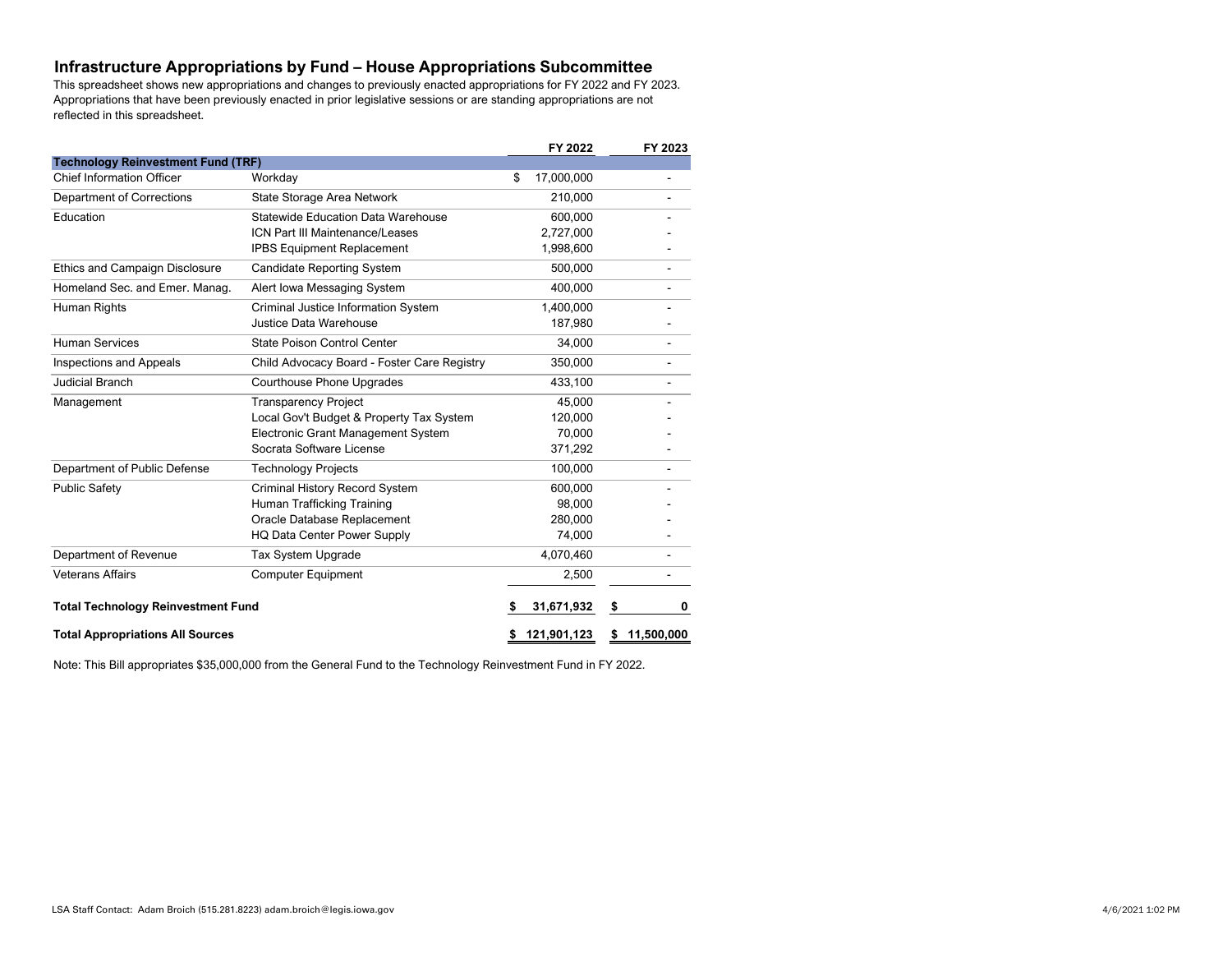#### **Rebuild Iowa Infrastructure Fund – House Appropriations Subcommittee**

LSA Staff Contact: Adam Broich (515.281.8223) adam.broich@legis.iowa.gov

|                                                                                                                                                                                                                  |                                                                                        | Enacted                                                              |                                                                         |                                                                        |                                                     |                                                     |                                                     |
|------------------------------------------------------------------------------------------------------------------------------------------------------------------------------------------------------------------|----------------------------------------------------------------------------------------|----------------------------------------------------------------------|-------------------------------------------------------------------------|------------------------------------------------------------------------|-----------------------------------------------------|-----------------------------------------------------|-----------------------------------------------------|
|                                                                                                                                                                                                                  | Actual<br>FY 2020                                                                      | Estimated<br>FY 2021                                                 | House Sub<br>FY 2022                                                    | House Sub<br>FY 2023                                                   | Estimated<br>FY 2024                                | Estimated<br>FY 2025                                | Estimated<br>FY 2026                                |
| <b>Revenues and Resources</b><br><b>Balance Forward</b><br>State Wagering Taxes and Fees<br>Interest<br><b>MSA Tobacco Payments</b><br><b>MSA Tobacco Litigation Settlements</b><br><b>General Fund Transfer</b> | 10,921,714<br>£.<br>105,277,095<br>14,416,615<br>10,862,749<br>2,209,593<br>70,000,000 | \$ 19,778,210<br>163,015,706<br>2,500,000<br>10,790,405<br>2,209,595 | 28,001,880<br>S.<br>163,015,706<br>2,500,000<br>10,790,405<br>2,209,595 | 6,163,395<br>\$<br>163,015,706<br>2,500,000<br>10,790,405<br>2,209,595 | 163,015,706<br>2,500,000<br>10,790,405<br>2,209,595 | 163,015,706<br>2,500,000<br>10,790,405<br>2,209,595 | 163,015,706<br>2,500,000<br>10,790,405<br>2,209,595 |
| <b>Total Resources</b>                                                                                                                                                                                           | \$213,687,766                                                                          | \$198,293,916                                                        | \$206,517,586                                                           | \$184,679,101                                                          | \$178,515,706                                       | \$178,515,706                                       | \$178,515,706                                       |
| <b>Appropriations</b>                                                                                                                                                                                            |                                                                                        |                                                                      |                                                                         |                                                                        |                                                     |                                                     |                                                     |
| <b>Administrative Services</b>                                                                                                                                                                                   |                                                                                        |                                                                      |                                                                         |                                                                        |                                                     |                                                     |                                                     |
| <b>Major Maintenance</b><br>Routine Maintenance (standing appropriation)<br><b>Capitol Complex Security Cameras</b>                                                                                              | \$ 20,000,000<br>2,000,000                                                             | 12,000,000<br>\$<br>1,000,000<br>250,000                             | \$20.000.000<br>2,000,000<br>500,000                                    | 20,000,000<br>S<br>2.000.000<br>250,000                                | \$20,000,000<br>2,000,000                           | - \$<br>2,000,000                                   | \$<br>2,000,000                                     |
| Agriculture & Land Stewardship                                                                                                                                                                                   |                                                                                        |                                                                      |                                                                         |                                                                        |                                                     |                                                     |                                                     |
| <b>Water Quality Initiative</b><br>Renewable Fuels                                                                                                                                                               | 5,200,000<br>3,000,000                                                                 | 5,200,000<br>3,000,000                                               | 5,200,000                                                               |                                                                        |                                                     |                                                     |                                                     |
| Department for the Blind<br><b>Building Repairs</b>                                                                                                                                                              | $\sim$                                                                                 | $\sim$                                                               | 139.100                                                                 |                                                                        |                                                     |                                                     |                                                     |
| Department of Corrections                                                                                                                                                                                        |                                                                                        |                                                                      |                                                                         |                                                                        |                                                     |                                                     |                                                     |
| <b>Capital Projects</b><br>Capitals Request - CBC Fire Suppression                                                                                                                                               | 150,000                                                                                | $\sim$<br>$\overline{a}$                                             | 5,242,619                                                               | 4,000,000                                                              |                                                     | $\blacksquare$                                      |                                                     |
| <b>Cultural Affairs</b><br>Great Places Infrastructure Grants<br><b>Strengthening Communities Grants - Rural YMCAs</b>                                                                                           | 1,000,000<br>250,000                                                                   | 1,000,000<br>250,000                                                 | 1,000,000<br>250,000                                                    |                                                                        |                                                     |                                                     |                                                     |
| <b>Economic Development</b>                                                                                                                                                                                      |                                                                                        |                                                                      |                                                                         |                                                                        |                                                     |                                                     |                                                     |
| <b>Community Attraction &amp; Tourism Grants</b><br><b>Regional Sports Authorities</b>                                                                                                                           | 5,000,000<br>500,000                                                                   | 5,000,000<br>500,000                                                 | 5,000,000                                                               |                                                                        |                                                     |                                                     |                                                     |
| World Food Prize Borlaug/Ruan Scholar Program                                                                                                                                                                    | 300,000                                                                                |                                                                      |                                                                         |                                                                        |                                                     |                                                     |                                                     |
| Vacant Buildings Demolition Fund                                                                                                                                                                                 | 1,000,000                                                                              |                                                                      | 1,000,000                                                               | 1,000,000                                                              |                                                     |                                                     |                                                     |
| Vacant Buildings Rehabilitation Fund<br>Independence Innovation Center                                                                                                                                           | 1,000,000<br>200,000                                                                   | 800,000                                                              | 1,000,000                                                               | 1,000,000                                                              |                                                     |                                                     |                                                     |
| <b>Human Services</b>                                                                                                                                                                                            |                                                                                        |                                                                      |                                                                         |                                                                        |                                                     |                                                     |                                                     |
| <b>ChildServe Building Expansion</b><br><b>ADA Capitals</b>                                                                                                                                                      |                                                                                        | 596,500                                                              | 500,000                                                                 |                                                                        |                                                     |                                                     |                                                     |
| Nursing Home Facility Improvements                                                                                                                                                                               | 500,000                                                                                | 500,000                                                              |                                                                         |                                                                        |                                                     |                                                     |                                                     |
| <b>Eldora Dorm Renovation</b>                                                                                                                                                                                    |                                                                                        |                                                                      | 6,500,000                                                               |                                                                        |                                                     |                                                     |                                                     |
| Iowa Finance Authority<br>State Housing Trust Fund (standing appropriation)                                                                                                                                      | 3,000,000                                                                              | 3,000,000                                                            | 3,000,000                                                               | 3,000,000                                                              | 3,000,000                                           | 3,000,000                                           | 3,000,000                                           |
| State Housing Trust Fund (increase)                                                                                                                                                                              | 50,000                                                                                 |                                                                      |                                                                         |                                                                        |                                                     |                                                     |                                                     |
| Iowa Law Enforcement Academy<br><b>ILEA Furnishings</b>                                                                                                                                                          |                                                                                        |                                                                      |                                                                         |                                                                        |                                                     |                                                     |                                                     |
| Law Enforcement Academy Remodel                                                                                                                                                                                  | 10,826,911                                                                             | 280,000                                                              |                                                                         |                                                                        |                                                     |                                                     |                                                     |
| <b>Judicial Branch</b>                                                                                                                                                                                           |                                                                                        |                                                                      |                                                                         |                                                                        |                                                     |                                                     |                                                     |
| Judicial Branch Building<br>County Courthouse Equipment and Furniture                                                                                                                                            | 193,620                                                                                | 400,000<br>211,455                                                   | 2,522,990                                                               |                                                                        |                                                     |                                                     |                                                     |
| Legislative Branch                                                                                                                                                                                               |                                                                                        |                                                                      |                                                                         |                                                                        |                                                     |                                                     |                                                     |
| <b>Gutter Replacement</b><br>Capitol Building Maintenance (standing appropriation)<br><b>State Capitol Corner Domes</b>                                                                                          | 500,000                                                                                | 1,250,000<br>500,000                                                 | 1,250,000<br>500.000<br>5,250,000                                       | 500.000<br>5,250,000                                                   | 500.000                                             | 500,000                                             | 500,000                                             |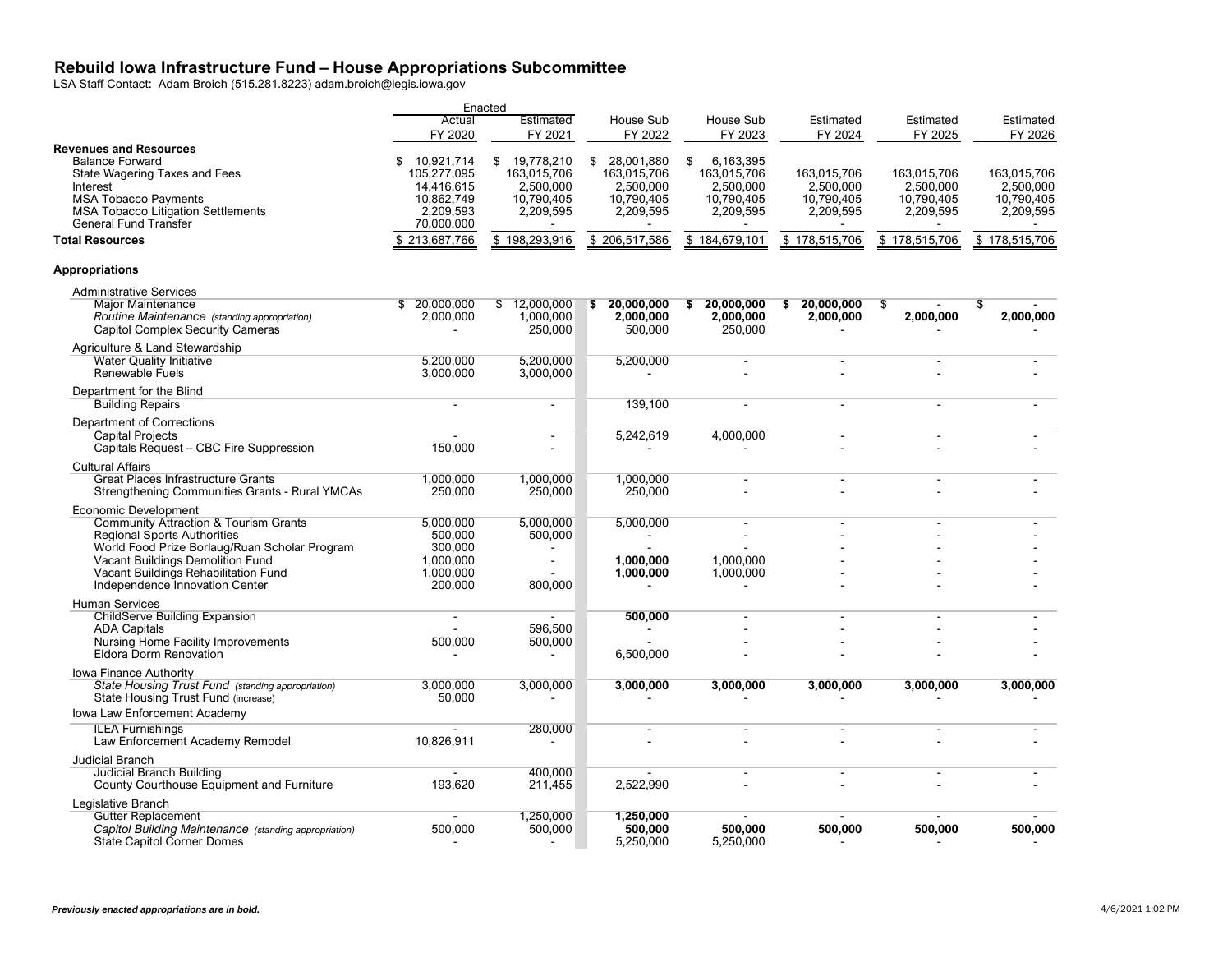#### **Rebuild Iowa Infrastructure Fund – House Appropriations Subcommittee**

LSA Staff Contact: Adam Broich (515.281.8223) adam.broich@legis.iowa.gov

|                                                        |                  | Enacted                |                 |                  |                  |                  |               |
|--------------------------------------------------------|------------------|------------------------|-----------------|------------------|------------------|------------------|---------------|
|                                                        | Actual           | Estimated              | House Sub       | House Sub        | Estimated        | Estimated        | Estimated     |
|                                                        | FY 2020          | FY 2021                | FY 2022         | FY 2023          | FY 2024          | FY 2025          | FY 2026       |
| Management                                             |                  |                        |                 |                  |                  |                  |               |
| Environment First Fund (standing appropriation)        | 42,000,000       | 42,000,000             | 42,000,000      | 42,000,000       | 42,000,000       | 42,000,000       | 42,000,000    |
| <b>Technology Reinvestment Fund</b>                    | 18,069,975       | 18,550,000             |                 |                  |                  |                  |               |
| State Park Infrastructure                              | 2,000,000        | 1,000,000              | 2,000,000       |                  |                  |                  |               |
| Lake Restoration & Water Quality                       | 9,600,000        | 8,600,000              | 9.600.000       |                  |                  |                  |               |
| Water Trails and Low Head Dam Grants                   | 500,000          | 250,000                | 1,000,000       |                  |                  |                  |               |
| Derecho Canopy Replacement                             |                  |                        | 250,000         |                  |                  |                  |               |
| <b>Public Defense</b>                                  |                  |                        |                 |                  |                  |                  |               |
| <b>Facility/Armory Maintenance</b>                     | 1,000,000        | 1,000,000              | 1,000,000       |                  |                  |                  |               |
| Statewide Modernization - Readiness Centers            | 1,000,000        | 1,000,000              | 1,000,000       |                  |                  |                  |               |
| Camp Dodge Infrastructure Upgrades                     | 250,000          | 250,000                | 250,000         |                  |                  |                  |               |
| <b>Public Safety</b>                                   |                  |                        |                 |                  |                  |                  |               |
| <b>Statewide Communications System</b>                 | 3,719,355        | 3,960,945              | 4,114,482       |                  |                  |                  |               |
| Iowa State Patrol Aircraft                             |                  | 1,713,170              |                 |                  |                  |                  |               |
| <b>Ballistic Vests</b>                                 |                  | 467,500                |                 |                  |                  |                  |               |
| <b>Bomb Suits</b>                                      |                  | 384,000                |                 |                  |                  |                  |               |
| Lab Liquid Chromatograph                               | 325,000          |                        |                 |                  |                  |                  |               |
| <b>Explosive Trace Detectors</b>                       | 29,000           | $\sim$                 |                 |                  |                  |                  |               |
| <b>DPS Equipment Fund</b>                              |                  |                        | 2,500,000       |                  |                  |                  |               |
| Regents                                                |                  |                        |                 |                  |                  |                  |               |
| <b>Tuition Replacement</b>                             | 28,098,870       | 28,268,466             | 28,100,000      |                  |                  |                  |               |
| <b>ISU - Student Innovation Center</b>                 | 7.000.000        | 6,625,000              | 13.375.000      |                  |                  |                  |               |
| <b>ISU - Vet Lab</b>                                   | 12,500,000       | 8,900,000              | 12,500,000      | 12,500,000       | 16,100,000       |                  |               |
| UNI - Industrial Technology Center                     |                  | 1,000,000<br>1,325,000 | 13,000,000      | 18,000,000       | 8,500,000        |                  |               |
| ISD - Long Hall Renovation<br><b>IPR Tower</b>         | 3,000,000        |                        | 850,000         |                  |                  |                  |               |
|                                                        |                  |                        |                 |                  |                  |                  |               |
| <b>State Fair</b>                                      |                  |                        |                 |                  |                  |                  |               |
| 4-H Building Renovation                                | 500,000          | 4,500,000              |                 |                  |                  |                  |               |
| State Historical Building Relocation - Study           | 500,000          |                        |                 |                  |                  |                  |               |
| Transportation                                         |                  |                        |                 |                  |                  |                  |               |
| Railroad Revolving Loan and Grant                      | 1,000,000        | 500,000                | 1,000,000       |                  |                  |                  |               |
| <b>Recreational Trails</b>                             | 1,500,000        | 1,000,000              | 1,500,000       |                  |                  |                  |               |
| <b>Public Transit Vertical Infrastructure Grants</b>   | 1,500,000        | 500,000                | 1,500,000       |                  |                  |                  |               |
| Comm. Air Service Vertical Infrastructure Grants       | 1,900,000        | 1,000,000              | 1,900,000       |                  |                  |                  |               |
| <b>General Aviation Vertical Infrastructure Grants</b> | 1,000,000        | 650,000                | 1,000,000       |                  |                  |                  |               |
| Treasurer                                              |                  |                        |                 |                  |                  |                  |               |
| County Fair Infrastructure                             | 1,060,000        | 1,060,000              | 1,060,000       |                  |                  |                  |               |
| <b>Veterans Affairs</b>                                |                  |                        |                 |                  |                  |                  |               |
| Resurfacing Road at Veterans Cemetery                  |                  | 50,000                 |                 |                  |                  |                  |               |
| <b>Veterans Home</b>                                   |                  |                        |                 |                  |                  |                  |               |
| Mechanical and Electrical Distribution                 | 6,134,840        | $\blacksquare$         |                 |                  |                  |                  |               |
| Net Appropriations                                     | \$198,857,571    | \$170,292,036          | \$200,354,191   | \$109,500,000    | \$92,100,000     | \$<br>47,500,000 | \$47,500,000  |
| Reversions                                             | (4,948,015)      |                        |                 |                  |                  |                  |               |
| <b>Ending Balance</b>                                  | \$<br>19,778,210 | 28,001,880<br>\$       | 6,163,395<br>\$ | 75,179,101<br>\$ | 86,415,706<br>\$ | \$131,015,706    | \$131,015,706 |
|                                                        |                  |                        |                 |                  |                  |                  |               |

Note: The balance forward for FY 2024 through FY 2026 is excluded to prevent double counting.